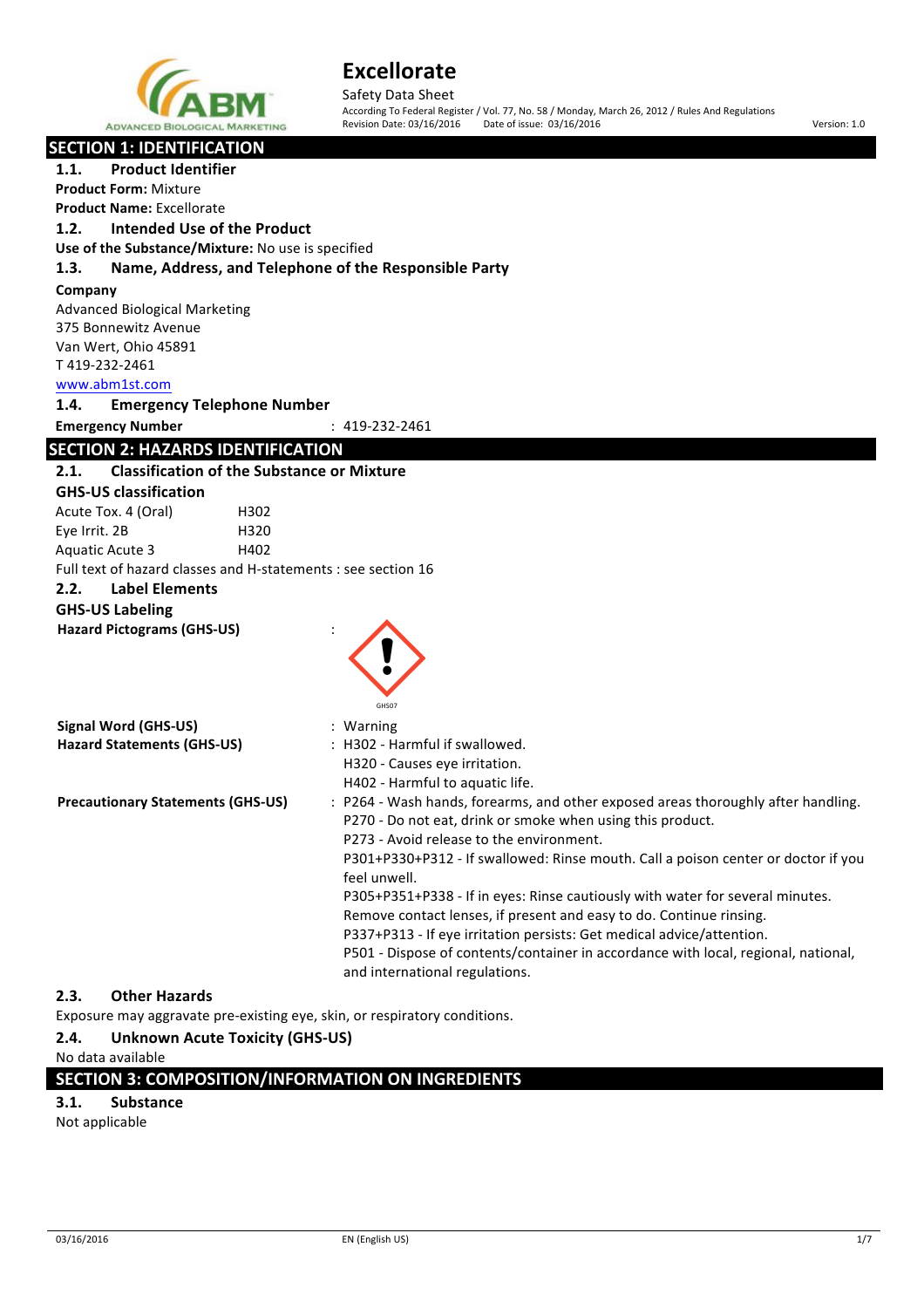Safety Data Sheet

According to Federal Register / Vol. 77, No. 58 / Monday, March 26, 2012 / Rules and Regulations

| 3.2.<br><b>Mixture</b>                       |                           |                   |                                                                                                                                                                                 |
|----------------------------------------------|---------------------------|-------------------|---------------------------------------------------------------------------------------------------------------------------------------------------------------------------------|
| <b>Name</b>                                  | <b>Product Identifier</b> | $\%$              | <b>GHS-US classification</b>                                                                                                                                                    |
| Proprietary Ingredient                       | (CAS No) Proprietary      | 33.33             | Acute Tox. 4 (Oral), H302<br>Acute Tox. 4 (Dermal), H312<br>Eye Irrit. 2B, H320                                                                                                 |
| Ammonium sulfate                             | (CAS No) 7783-20-2        | $9.999 - 12.6654$ | Aquatic Acute 2, H401                                                                                                                                                           |
| Urea                                         | (CAS No) 57-13-6          | 0.3333            | Not classified                                                                                                                                                                  |
| Manganese sulfate monohydrate                | (CAS No) 10034-96-5       | 0.03333           | <b>STOT RE 2, H373</b><br>Aquatic Chronic 2, H411                                                                                                                               |
| Zinc sulfate, monohydrate                    | (CAS No) 7446-19-7        | 0.016665          | Acute Tox. 4 (Oral), H302<br>Eye Dam. 1, H318<br>Aquatic Acute 1, H400<br>Aquatic Chronic 1, H410                                                                               |
| Boric acid (H <sub>3</sub> BO <sub>3</sub> ) | (CAS No) 10043-35-3       | 0.009999          | Repr. 1B, H360                                                                                                                                                                  |
| Cobalt chloride (CoCl2)                      | (CAS No) 7646-79-9        | 0.0006666         | Acute Tox. 4 (Oral), H302<br>Resp. Sens. 1, H334<br>Skin Sens. 1, H317<br>Muta. 2, H341<br>Carc. 1B, H350<br>Repr. 1B, H360<br>Aquatic Acute 1, H400<br>Aquatic Chronic 1, H410 |
| Sodium molybdate dihydrate                   | (CAS No) 10102-40-6       | 0.0006666         | Not classified                                                                                                                                                                  |

Full text of H-phrases: see section 16

The specific chemical identity and/or exact percentage of composition have been withheld as a trade secret [29 CFR 1910.1200].

### **SECTION 4: FIRST AID MEASURES**

### **4.1. Description of First Aid Measures**

First-aid Measures General: Never give anything by mouth to an unconscious person. If you feel unwell, seek medical advice (show the label where possible).

First-aid Measures After Inhalation: When symptoms occur: go into open air and ventilate suspected area. Obtain medical attention if breathing difficulty persists.

First-aid Measures After Skin Contact: Remove contaminated clothing. Drench affected area with water for at least 15 minutes. Obtain medical attention if irritation develops or persists. Wash contaminated clothing before reuse.

First-aid Measures After Eye Contact: Rinse cautiously with water for at least 15 minutes. Remove contact lenses, if present and easy to do so. Continue rinsing. Obtain medical attention if irritation persists.

First-aid Measures After Ingestion: Rinse mouth. Do not induce vomiting. Get medical advice and attention if you feel unwell.

### **4.2.** Most important symptoms and effects, both acute and delayed

**Symptoms/Injuries:** Causes eye irritation. Harmful if swallowed.

**Symptoms/Injuries After Inhalation:** Prolonged exposure may cause irritation.

**Symptoms/Injuries After Skin Contact:** Prolonged exposure may cause skin irritation.

Symptoms/Injuries After Eye Contact: Causes eye irritation. Symptoms may include: Redness, pain, swelling, itching, burning, tearing, and blurred vision.

**Symptoms/Injuries After Ingestion:** This material is harmful orally and can cause adverse health effects or death in significant amounts.

**Chronic Symptoms:** None expected under normal conditions of use.

**4.3. Indication of Any Immediate Medical Attention and Special Treatment Needed** 

If exposed or concerned, get medical advice and attention. If medical advice is needed, have product container or label at hand.

### **SECTION 5: FIRE-FIGHTING MEASURES**

### **5.1. Extinguishing Media**

**Suitable Extinguishing Media:** Water spray, dry chemical, foam, carbon dioxide.

**Unsuitable Extinguishing Media:** Do not use a heavy water stream. Use of heavy stream of water may spread fire.

### **5.2. Special Hazards Arising From the Substance or Mixture**

**Fire Hazard: Not flammable.** 

**Explosion Hazard: Product is not explosive.**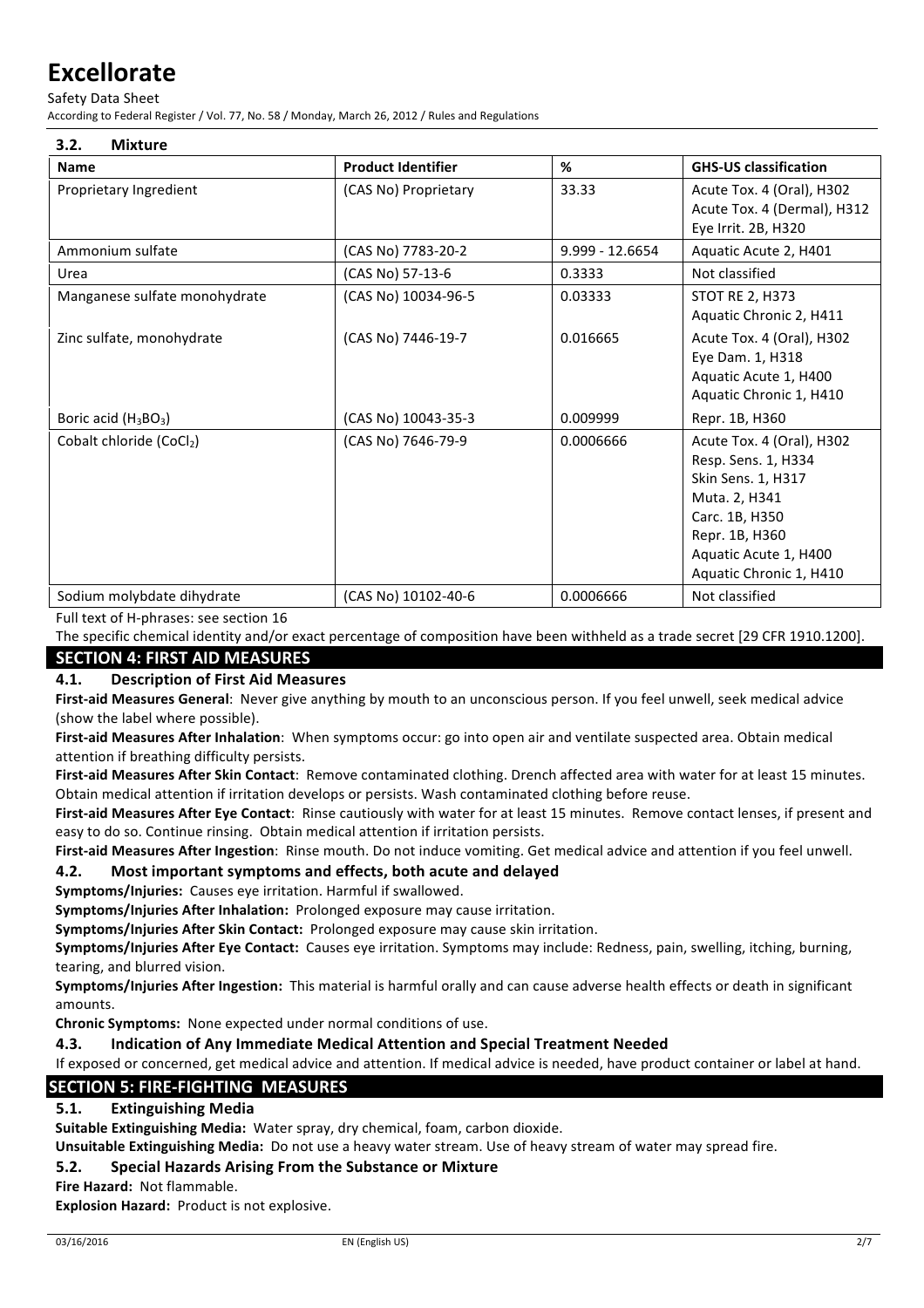Safety Data Sheet According to Federal Register / Vol. 77, No. 58 / Monday, March 26, 2012 / Rules and Regulations

**Reactivity:** Hazardous reactions will not occur under normal conditions.

### **5.3.** Advice for Firefighters

**Precautionary Measures Fire:** Exercise caution when fighting any chemical fire. Under fire conditions, hazardous fumes will be present.

**Firefighting Instructions:** Use water spray or fog for cooling exposed containers.

Protection During Firefighting: Do not enter fire area without proper protective equipment, including respiratory protection. **Other Information:** Do not allow run-off from fire fighting to enter drains or water courses.

### **SECTION 6: ACCIDENTAL RELEASE MEASURES**

### **6.1.** Personal Precautions, Protective Equipment and Emergency Procedures

**General Measures:** Avoid breathing (vapor, mist, spray). Avoid contact with skin, eyes and clothing.

### **6.1.1. For Non-emergency Personnel**

**Protective Equipment:** Use appropriate personal protection equipment (PPE).

**Emergency Procedures:** Evacuate unnecessary personnel.

### **6.1.2. For Emergency Responders**

**Protective Equipment:** Equip cleanup crew with proper protection.

**Emergency Procedures:** Upon arrival at the scene, a first responder is expected to recognize the presence of dangerous goods, protect oneself and the public, secure the area, and call for the assistance of trained personnel as soon as conditions permit. Ventilate area.

### **6.2. Environmental Precautions**

Prevent entry to sewers and public waters. Avoid release to the environment.

### **6.3. Methods and Material for Containment and Cleaning Up**

For Containment: Contain any spills with dikes or absorbents to prevent migration and entry into sewers or streams. **Methods for Cleaning Up:** Clean up spills immediately and dispose of waste safely. Transfer spilled material to a suitable container for disposal. Contact competent authorities after a spill.

### **6.4. Reference to Other Sections**

See Section 8 for exposure controls and personal protection and Section 13 for disposal considerations.

### **SECTION 7: HANDLING AND STORAGE**

### **7.1.** Precautions for Safe Handling

Precautions for Safe Handling: Avoid breathing vapors, mist, spray. Handle empty containers with care because they may still present a hazard. Do not get in eyes, on skin, or on clothing.

Hygiene Measures: Handle in accordance with good industrial hygiene and safety procedures. Wash hands and other exposed areas with mild soap and water before eating, drinking or smoking and when leaving work.

### **7.2.** Conditions for Safe Storage, Including Any Incompatibilities

**Technical Measures:** Comply with applicable regulations.

**Storage Conditions:** Keep container closed when not in use. Store in a dry, cool place. Keep/Store away from direct sunlight, extremely high or low temperatures and incompatible materials.

**Incompatible Products:** Strong acids, strong bases, strong oxidizers.

### **7.3.** Specific End Use(s)

No use is specified.

### **SECTION 8: EXPOSURE CONTROLS/PERSONAL PROTECTION**

#### **8.1. Control Parameters**

For substances listed in section 3 that are not listed here, there are no established exposure limits from the manufacturer, supplier, importer, or the appropriate advisory agency including: ACGIH (TLV), AIHA (WEEL), NIOSH (REL), or OSHA (PEL).

**Urea (57-13-6)**

| Urea (57-13-6)               |                                                           |                                                                           |
|------------------------------|-----------------------------------------------------------|---------------------------------------------------------------------------|
| <b>USA AIHA</b>              | WEEL TWA $(mg/m3)$                                        | 10 mg/m <sup>3</sup>                                                      |
|                              | Boric acid (H <sub>3</sub> BO <sub>3</sub> ) (10043-35-3) |                                                                           |
| <b>USA ACGIH</b>             | ACGIH TWA $(mg/m3)$                                       | 2 mg/m <sup>3</sup> (inhalable fraction)                                  |
| <b>USA ACGIH</b>             | ACGIH STEL (mg/m <sup>3</sup> )                           | $6 \text{ mg/m}^3$ (inhalable fraction)                                   |
| <b>USA ACGIH</b>             | <b>ACGIH chemical category</b>                            | Not Classifiable as a Human Carcinogen                                    |
| Sodium molybdate (7631-95-0) |                                                           |                                                                           |
| <b>USA ACGIH</b>             | ACGIH TWA $(mg/m3)$                                       | 0.5 mg/m <sup>3</sup> TLV (as Mo, soluble compounds, respirable fraction) |
| <b>USA ACGIH</b>             | <b>ACGIH chemical category</b>                            | A3 - Confirmed Animal Carcinogen with Unknown Relevance to                |
|                              |                                                           | Humans, A3 - Confirmed Animal Carcinogen with Unknown Relevance to        |
|                              |                                                           | Humans (Soluble Molybdenum Compounds)                                     |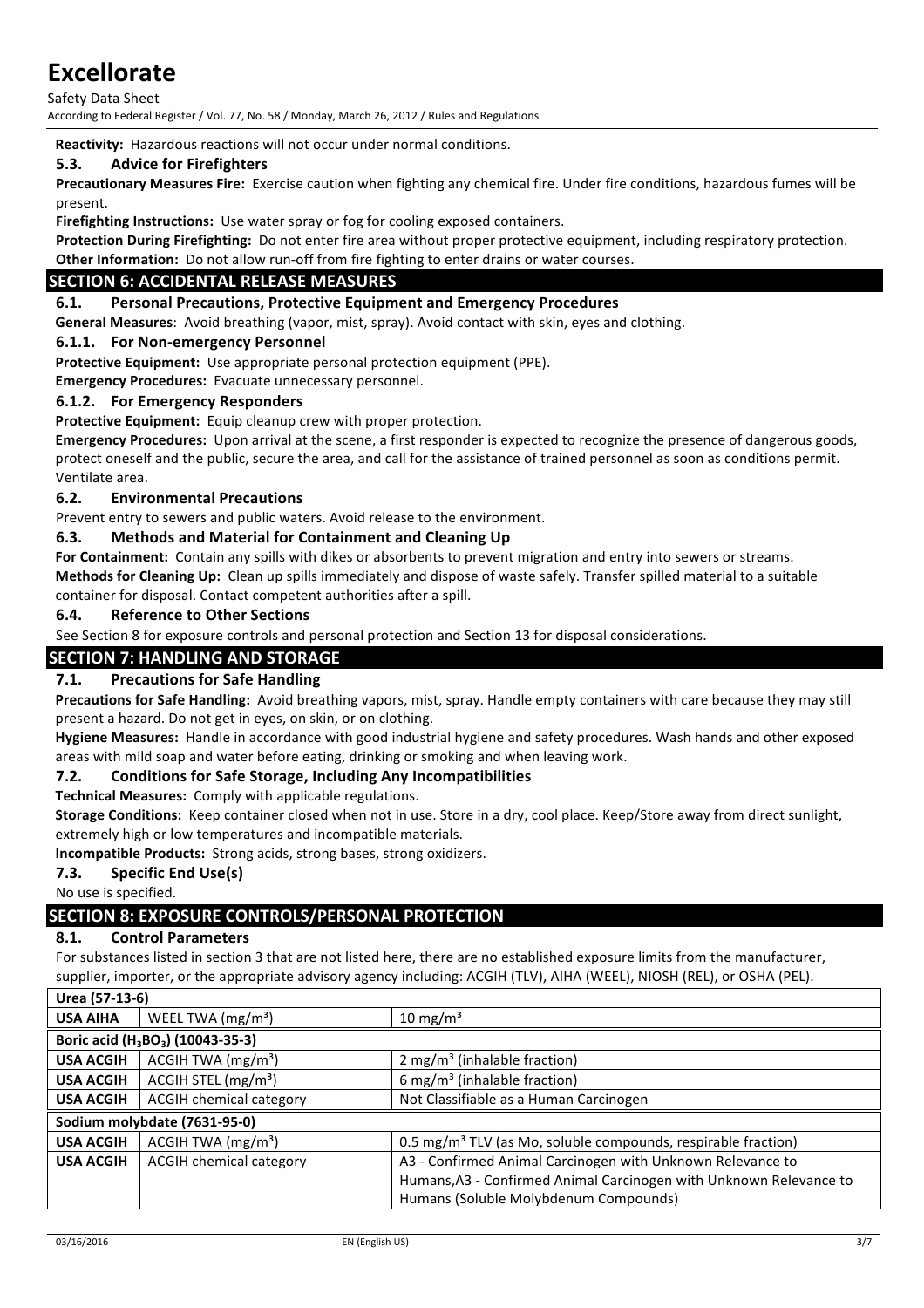Safety Data Sheet According to Federal Register / Vol. 77, No. 58 / Monday, March 26, 2012 / Rules and Regulations

### **8.2. Exposure Controls**

| o.z.<br><b>LAPUSULE CUTTLINIS</b>                  |                                                                                                                                                                                                                                                                       |
|----------------------------------------------------|-----------------------------------------------------------------------------------------------------------------------------------------------------------------------------------------------------------------------------------------------------------------------|
| <b>Appropriate Engineering Controls</b>            | : Emergency eye wash fountains and safety showers should be available in the<br>immediate vicinity of any potential exposure. Ensure adequate ventilation,<br>especially in confined areas. Ensure all national/local regulations are observed.                       |
| <b>Personal Protective Equipment</b>               | : Gloves. Protective clothing. Protective goggles.                                                                                                                                                                                                                    |
| <b>Materials for Protective Clothing</b>           | : Chemically resistant materials and fabrics.                                                                                                                                                                                                                         |
| <b>Hand Protection</b>                             | : Wear protective gloves.                                                                                                                                                                                                                                             |
| <b>Eye Protection</b>                              | : Chemical safety goggles.                                                                                                                                                                                                                                            |
| <b>Skin and Body Protection</b>                    | : Wear suitable protective clothing.                                                                                                                                                                                                                                  |
| <b>Respiratory Protection</b>                      | : If exposure limits are exceeded or irritation is experienced, approved respiratory<br>protection should be worn. In case of inadequate ventilation, oxygen deficient<br>atmosphere, or where exposure levels are not known wear approved respiratory<br>protection. |
| <b>Other Information</b>                           | : When using, do not eat, drink or smoke.                                                                                                                                                                                                                             |
| <b>SECTION 9: PHYSICAL AND CHEMICAL PROPERTIES</b> |                                                                                                                                                                                                                                                                       |
| 9.1.                                               | <b>Information on Basic Physical and Chemical Properties</b>                                                                                                                                                                                                          |
| <b>Physical State</b>                              | : Liquid                                                                                                                                                                                                                                                              |
| Appearance                                         | : No data available                                                                                                                                                                                                                                                   |
| Odor                                               | No data available                                                                                                                                                                                                                                                     |
| <b>Odor Threshold</b>                              | : No data available                                                                                                                                                                                                                                                   |
| рH                                                 | : No data available                                                                                                                                                                                                                                                   |
| <b>Evaporation Rate</b>                            | No data available                                                                                                                                                                                                                                                     |
| <b>Melting Point</b>                               | No data available                                                                                                                                                                                                                                                     |
| <b>Freezing Point</b>                              | No data available                                                                                                                                                                                                                                                     |

| <b>Boiling Point</b>                          | : No data available |
|-----------------------------------------------|---------------------|
| <b>Flash Point</b>                            | : No data available |
| <b>Auto-ignition Temperature</b>              | : No data available |
| <b>Decomposition Temperature</b>              | : No data available |
| Flammability (solid, gas)                     | : No data available |
| Vapor Pressure                                | : No data available |
| <b>Relative Vapor Density at 20 °C</b>        | : No data available |
| <b>Relative Density</b>                       | : No data available |
| Solubility                                    | : No data available |
| <b>Partition Coefficient: N-Octanol/Water</b> | : No data available |
| Viscositv                                     | : No data available |
|                                               |                     |

**9.2. Other Information** No additional information available

### **SECTION 10: STABILITY AND REACTIVITY**

**10.1.** Reactivity: Hazardous reactions will not occur under normal conditions.

**10.2.** Chemical Stability: Stable under recommended handling and storage conditions (see section 7).

**10.3.** Possibility of Hazardous Reactions: Hazardous polymerization will not occur.

**10.4.** Conditions to Avoid: Direct sunlight, extremely high or low temperatures, and incompatible materials.

**10.5.** Incompatible Materials: Strong acids, strong bases, strong oxidizers.

**10.6.** Hazardous Decomposition Products: Thermal decomposition generates : Carbon oxides (CO, CO<sub>2</sub>). Sulfur oxides.

### **SECTION 11: TOXICOLOGICAL INFORMATION**

#### **11.1. Information On Toxicological Effects**

Acute Toxicity: Oral: Harmful if swallowed.

**Excellorate**

**ATE (Oral) ATE (Oral) 1,499.40** mg/kg body weight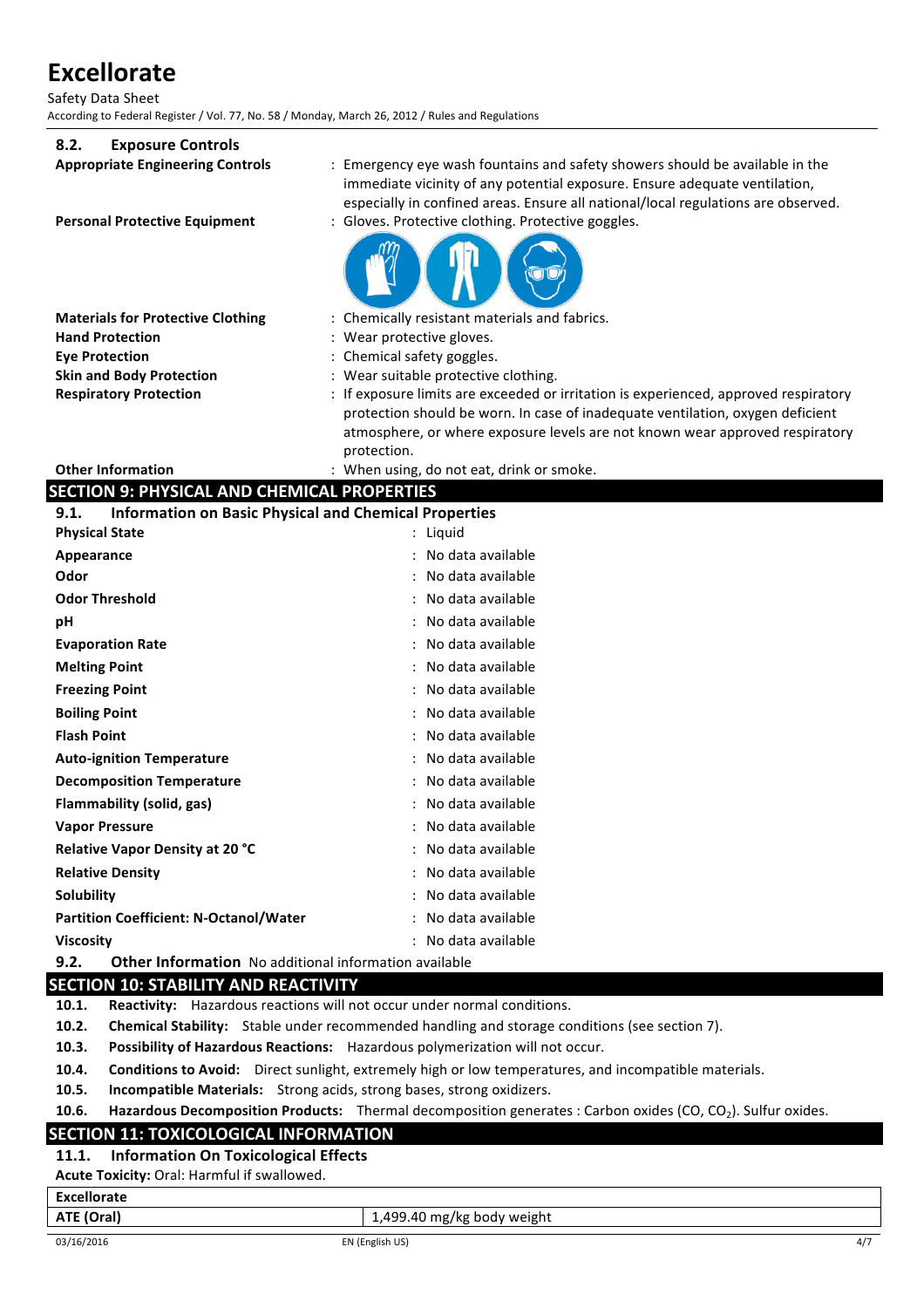Safety Data Sheet

According to Federal Register / Vol. 77, No. 58 / Monday, March 26, 2012 / Rules and Regulations

| Ammonium sulfate (7783-20-2)                                                                                   |                                               |
|----------------------------------------------------------------------------------------------------------------|-----------------------------------------------|
| LD50 Oral Rat                                                                                                  | > 2000 mg/kg                                  |
| Urea (57-13-6)                                                                                                 |                                               |
| LD50 Oral Rat                                                                                                  | 8471 mg/kg                                    |
| Boric acid (H <sub>3</sub> BO <sub>3</sub> ) (10043-35-3)                                                      |                                               |
| LD50 Oral Rat                                                                                                  | 2660 mg/kg                                    |
| <b>LD50 Dermal Rabbit</b>                                                                                      | > 2000 mg/kg                                  |
| <b>LC50 Inhalation Rat</b>                                                                                     | $> 0.16$ mg/l/4h                              |
| Cobalt chloride (CoCl2) (7646-79-9)                                                                            |                                               |
| LD50 Oral Rat                                                                                                  | 766 mg/kg (Species: Wistar)                   |
| Zinc sulfate, monohydrate (7446-19-7)                                                                          |                                               |
| ATE (Oral)                                                                                                     | 500.00 mg/kg body weight                      |
| <b>Proprietary Ingredient</b>                                                                                  |                                               |
| ATE (Oral)                                                                                                     | 500.00 mg/kg body weight                      |
| ATE (Dermal)                                                                                                   | 1,100.00 mg/kg body weight                    |
| Sodium molybdate (7631-95-0)                                                                                   |                                               |
| LD50 Oral Rat                                                                                                  | 4000 mg/kg                                    |
| <b>LC50 Inhalation Rat</b>                                                                                     | > 2080 mg/m <sup>3</sup> (Exposure time: 4 h) |
| eldu est traditionalment de l'annoncerne de la professione de la professione de la professione de la professio |                                               |

**Skin Corrosion/Irritation: Not classified** 

**Serious Eye Damage/Irritation:** Causes eye irritation.

**Respiratory or Skin Sensitization: Not classified** 

**Germ Cell Mutagenicity: Not classified** 

**Carcinogenicity:** Not classified

### **Cobalt chloride (CoCl2)** (7646-79-9)

| <b>IARC</b> group                                | ח ר                                             |
|--------------------------------------------------|-------------------------------------------------|
| <b>OSHA Hazard Communication Carcinogen List</b> | 1 In OSHA Hazard Communication Carcinogen list. |

**Reproductive Toxicity: Not classified** 

**Specific Target Organ Toxicity (Single Exposure):** Not classified

**Specific Target Organ Toxicity (Repeated Exposure):** Not classified

**Aspiration Hazard: Not classified** 

**Symptoms/Injuries After Inhalation:** Prolonged exposure may cause irritation.

**Symptoms/Injuries After Skin Contact: Prolonged exposure may cause skin irritation.** 

Symptoms/Injuries After Eye Contact: Causes eye irritation. Symptoms may include: Redness, pain, swelling, itching, burning, tearing, and blurred vision.

Symptoms/Injuries After Ingestion: This material is harmful orally and can cause adverse health effects or death in significant amounts.

**Chronic Symptoms:** None expected under normal conditions of use.

### **SECTION 12: ECOLOGICAL INFORMATION**

**Ecology - General** : Harmful to aquatic life.

| Ammonium sulfate (7783-20-2)                              |                                                                                    |
|-----------------------------------------------------------|------------------------------------------------------------------------------------|
| LC50 Fish 1                                               | 5.2 (5.2 - 8.2) mg/l (Exposure time: 96 h - Species: Oncorhynchus mykiss [static]) |
| EC50 Daphnia 1                                            | 14 mg/l (Exposure time: 48 h - Species: Daphnia magna)                             |
| <b>LC 50 Fish 2</b>                                       | 32.2 (32.2 - 41.9) mg/l (Exposure time: 96 h - Species: Oncorhynchus mykiss [flow- |
|                                                           | through])                                                                          |
| Urea (57-13-6)                                            |                                                                                    |
| LC50 Fish 1                                               | 16200 - 18300 mg/l (Exposure time: 96 h - Species: Poecilia reticulata)            |
| EC50 Daphnia 1                                            | 3910 mg/l (Exposure time: 48 h - Species: Daphnia magna [Static])                  |
| Boric acid (H <sub>3</sub> BO <sub>3</sub> ) (10043-35-3) |                                                                                    |
| LC50 Fish 1                                               | 447 mg/l                                                                           |
| EC50 Daphnia 1                                            | 115 - 153 mg/l (Exposure time: 48 h - Species: Daphnia magna)                      |
| Cobalt chloride (CoCl2) (7646-79-9)                       |                                                                                    |
| ErC50 (algae)                                             | $0.6$ mg/l                                                                         |
|                                                           |                                                                                    |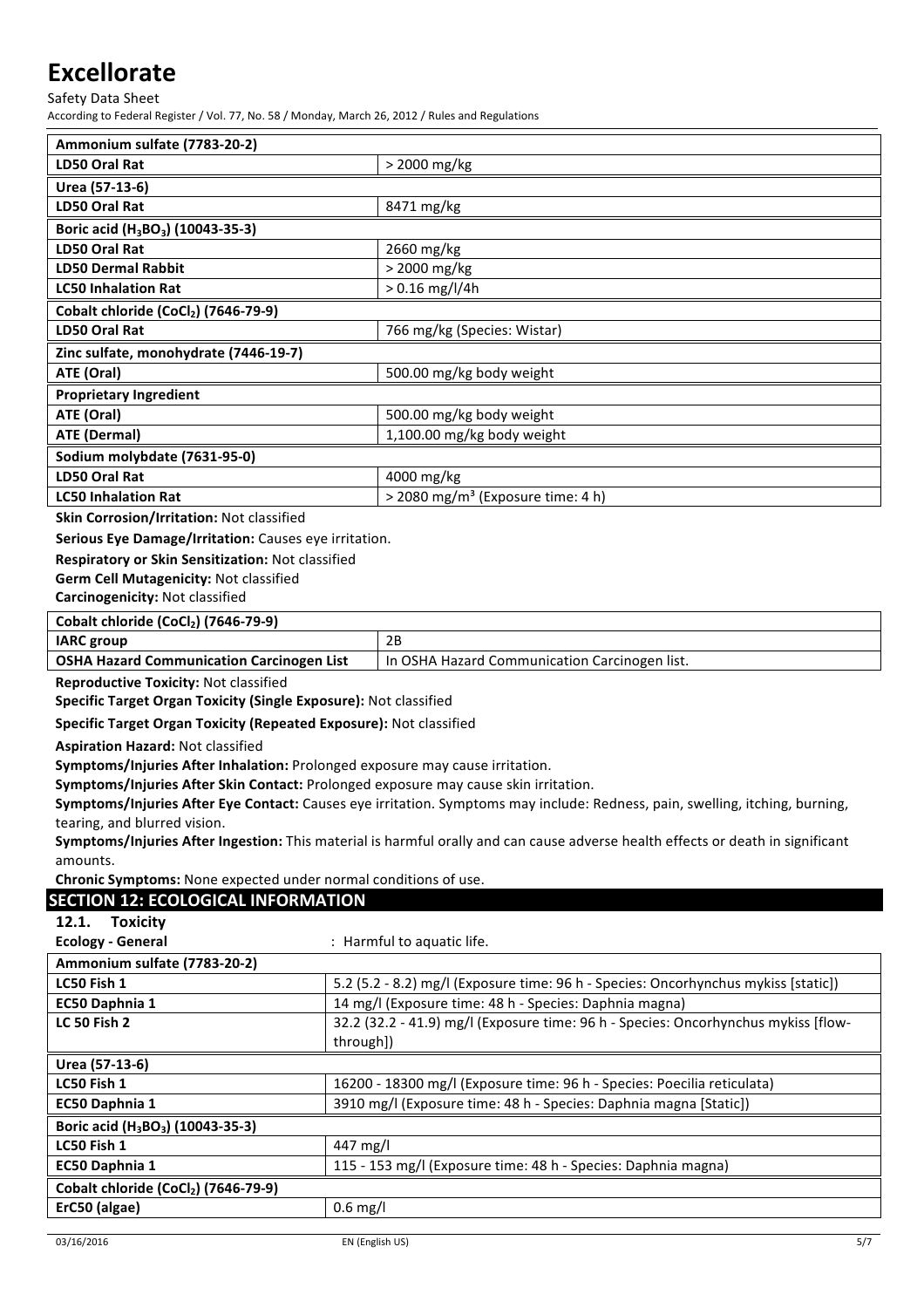Safety Data Sheet

According to Federal Register / Vol. 77, No. 58 / Monday, March 26, 2012 / Rules and Regulations

| Sodium molybdate dihydrate (10102-40-6) |                                                                                       |
|-----------------------------------------|---------------------------------------------------------------------------------------|
| LC50 Fish 1                             | 609.1 mg/l (Exposure time: 96 h - Species: Pimephales promelas [Semi-static])         |
| EC50 Daphnia 1                          | 1680.4 (1680.4 - 1776.6) mg/l (Exposure time: 48 h - Species: Daphnia magna [Semi-    |
|                                         | static])                                                                              |
| ErC50 (algae)                           | 331.1 mg/l (Exposure time: 72 h - Species: Pseudokirchneriella subcapitata [ Static]) |
| Sodium molybdate (7631-95-0)            |                                                                                       |
| LC50 Fish 1                             | 609.1 mg/l LC50/96h/Pimphales promelas                                                |
| <b>LC 50 Fish 2</b>                     | 800 mg/l LC50/96h/Oncorhynchus mykiss                                                 |
| $\sim$ $\sim$<br>                       |                                                                                       |

#### **12.2. Persistence and Degradability**

| <b>Excellorate</b>                                        |                     |  |
|-----------------------------------------------------------|---------------------|--|
| <b>Persistence and Degradability</b>                      | Not established.    |  |
| <b>Bioaccumulative Potential</b><br>12.3.                 |                     |  |
| <b>Excellorate</b>                                        |                     |  |
| <b>Bioaccumulative Potential</b>                          | Not established.    |  |
| Ammonium sulfate (7783-20-2)                              |                     |  |
| Log Pow                                                   | $-5.1$ (at 25 °C)   |  |
| Urea (57-13-6)                                            |                     |  |
| <b>BCF fish 1</b>                                         | < 10                |  |
| Log Pow                                                   | $-1.59$ (at 25 °C)  |  |
| Boric acid (H <sub>3</sub> BO <sub>3</sub> ) (10043-35-3) |                     |  |
| <b>BCF fish 1</b>                                         | 0                   |  |
| Log Pow                                                   | $-0.757$ (at 25 °C) |  |
|                                                           |                     |  |

### **12.4.** Mobility in Soil No additional information available

12.5. Other Adverse Effects

**Other Information** : Avoid release to the environment.

### **SECTION 13: DISPOSAL CONSIDERATIONS**

### 13.1. Waste treatment methods

Waste Disposal Recommendations: Dispose of contents/container in accordance with local, regional, national, and international regulations.

Additional Information: Container may remain hazardous when empty. Continue to observe all precautions.

**Ecology** – Waste Materials: Avoid release to the environment. This material is hazardous to the aquatic environment. Keep out of sewers and waterways.

### **SECTION 14: TRANSPORT INFORMATION**

14.1. In Accordance with DOT Not regulated for transport

**14.2.** In Accordance with IMDG Not regulated for transport

**14.3.** In Accordance with IATA Not regulated for transport

### **SECTION 15: REGULATORY INFORMATION**

### **15.1 US Federal Regulations**

**SARA Section 311/312 Hazard Classes** Immediate (acute) health hazard

**Ammonium sulfate (7783-20-2)**

Listed on the United States TSCA (Toxic Substances Control Act) inventory

**Urea (57-13-6)**

Listed on the United States TSCA (Toxic Substances Control Act) inventory

### **Boric acid (H3BO3) (10043-35-3)**

Listed on the United States TSCA (Toxic Substances Control Act) inventory

### Cobalt chloride (CoCl<sub>2</sub>) (7646-79-9)

Listed on the United States TSCA (Toxic Substances Control Act) inventory

### **Sodium molybdate (7631-95-0)**

Listed on the United States TSCA (Toxic Substances Control Act) inventory

### **15.2** US State Regulations

**Ammonium sulfate (7783-20-2)**